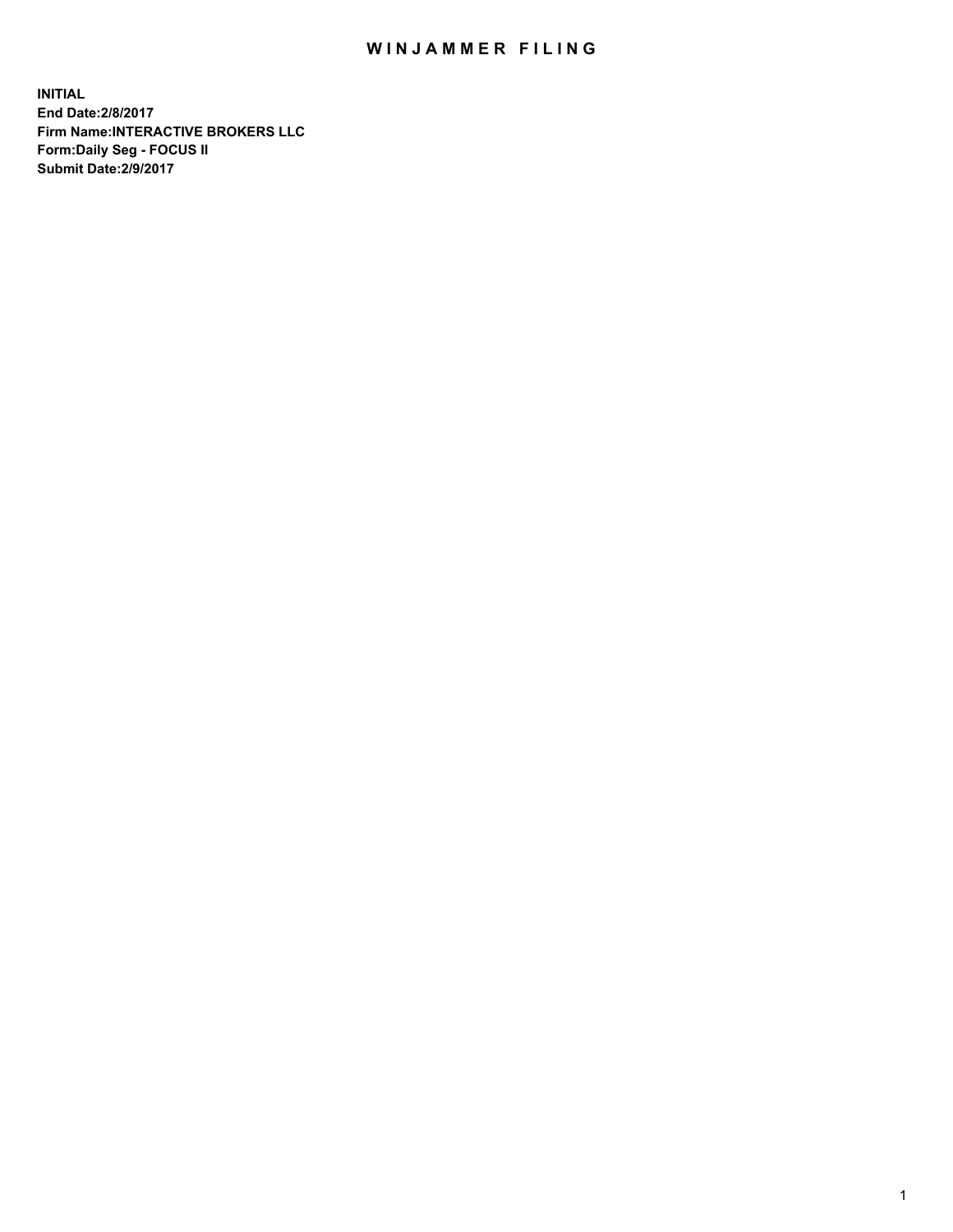## **INITIAL End Date:2/8/2017 Firm Name:INTERACTIVE BROKERS LLC Form:Daily Seg - FOCUS II Submit Date:2/9/2017 Daily Segregation - Cover Page**

| Name of Company<br><b>Contact Name</b><br><b>Contact Phone Number</b><br><b>Contact Email Address</b>                                                                                                                                                                                                                          | <b>INTERACTIVE BROKERS LLC</b><br>James Menicucci<br>203-618-8085<br>jmenicucci@interactivebrokers.c<br>om |
|--------------------------------------------------------------------------------------------------------------------------------------------------------------------------------------------------------------------------------------------------------------------------------------------------------------------------------|------------------------------------------------------------------------------------------------------------|
| FCM's Customer Segregated Funds Residual Interest Target (choose one):<br>a. Minimum dollar amount: ; or<br>b. Minimum percentage of customer segregated funds required:% ; or<br>c. Dollar amount range between: and; or<br>d. Percentage range of customer segregated funds required between:% and%.                         | $\overline{\mathbf{0}}$<br>0<br>155,000,000 245,000,000<br>0 <sub>0</sub>                                  |
| FCM's Customer Secured Amount Funds Residual Interest Target (choose one):<br>a. Minimum dollar amount: ; or<br>b. Minimum percentage of customer secured funds required:%; or<br>c. Dollar amount range between: and; or<br>d. Percentage range of customer secured funds required between: % and %.                          | $\overline{\mathbf{0}}$<br>$\overline{\mathbf{0}}$<br>80,000,000 120,000,000<br>00                         |
| FCM's Cleared Swaps Customer Collateral Residual Interest Target (choose one):<br>a. Minimum dollar amount: ; or<br>b. Minimum percentage of cleared swaps customer collateral required:% ; or<br>c. Dollar amount range between: and; or<br>d. Percentage range of cleared swaps customer collateral required between:% and%. | $\underline{\mathbf{0}}$<br>$\underline{\mathbf{0}}$<br>0 <sub>0</sub><br>0 <sub>0</sub>                   |

Attach supporting documents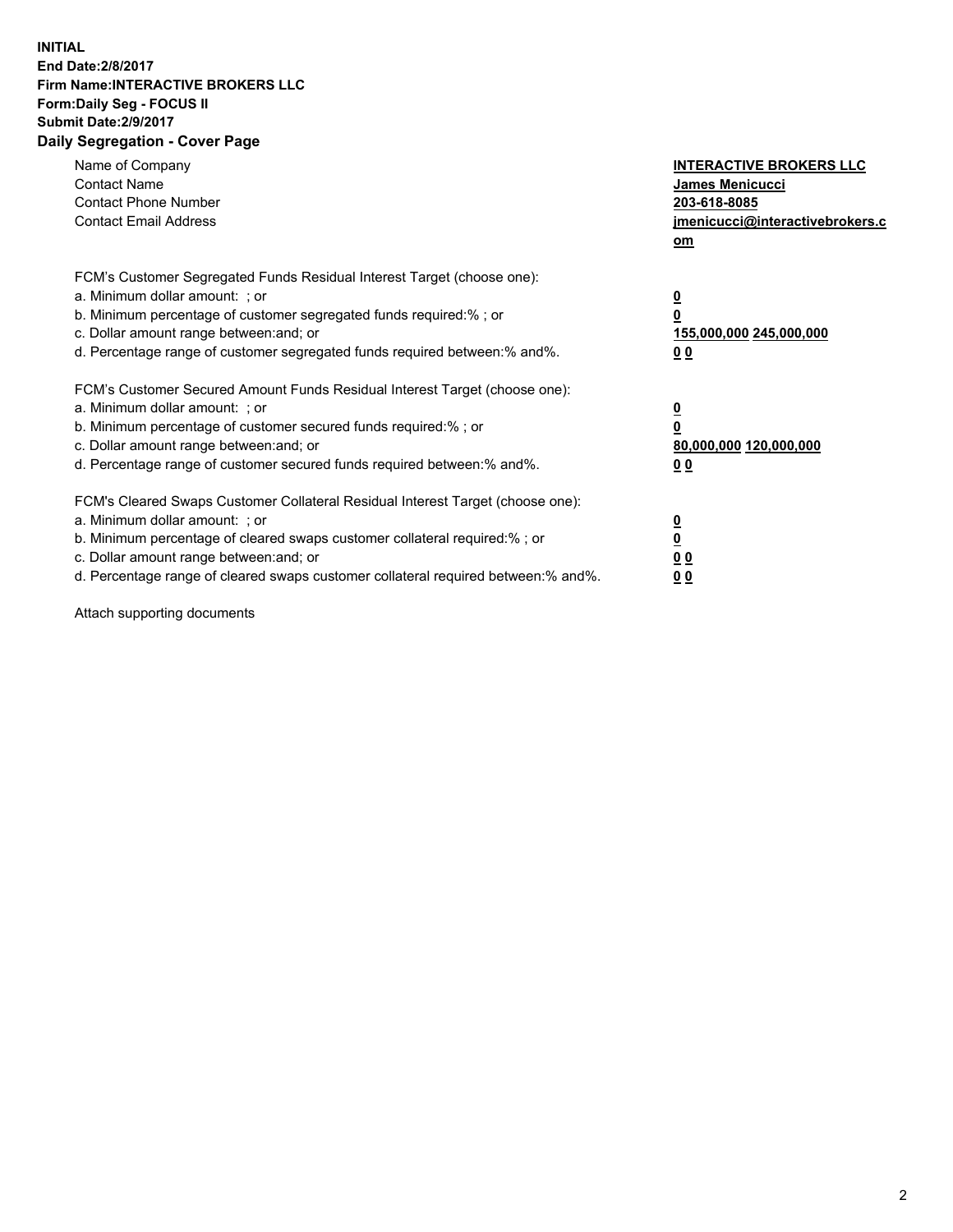## **INITIAL End Date:2/8/2017 Firm Name:INTERACTIVE BROKERS LLC Form:Daily Seg - FOCUS II Submit Date:2/9/2017 Daily Segregation - Secured Amounts**

|     | Foreign Futures and Foreign Options Secured Amounts                                         |                                  |
|-----|---------------------------------------------------------------------------------------------|----------------------------------|
|     | Amount required to be set aside pursuant to law, rule or regulation of a foreign            | $0$ [7305]                       |
|     | government or a rule of a self-regulatory organization authorized thereunder                |                                  |
| 1.  | Net ledger balance - Foreign Futures and Foreign Option Trading - All Customers             |                                  |
|     | A. Cash                                                                                     | 335,651,332 [7315]               |
|     | B. Securities (at market)                                                                   | $0$ [7317]                       |
| 2.  | Net unrealized profit (loss) in open futures contracts traded on a foreign board of trade   | 11,990,206 [7325]                |
| 3.  | Exchange traded options                                                                     |                                  |
|     | a. Market value of open option contracts purchased on a foreign board of trade              | 239,712 [7335]                   |
|     | b. Market value of open contracts granted (sold) on a foreign board of trade                | -23,235 [7337]                   |
| 4.  | Net equity (deficit) (add lines 1. 2. and 3.)                                               | 347,858,015 [7345]               |
| 5.  | Account liquidating to a deficit and account with a debit balances - gross amount           | 68,950 [7351]                    |
|     | Less: amount offset by customer owned securities                                            | 0 [7352] 68,950 [7354]           |
| 6.  | Amount required to be set aside as the secured amount - Net Liquidating Equity              | 347,926,965 [7355]               |
|     | Method (add lines 4 and 5)                                                                  |                                  |
| 7.  | Greater of amount required to be set aside pursuant to foreign jurisdiction (above) or line | 347,926,965 [7360]               |
|     | 6.                                                                                          |                                  |
|     | FUNDS DEPOSITED IN SEPARATE REGULATION 30.7 ACCOUNTS                                        |                                  |
| 1.  | Cash in banks                                                                               |                                  |
|     | A. Banks located in the United States                                                       | $0$ [7500]                       |
|     | B. Other banks qualified under Regulation 30.7                                              | 0 [7520] 0 [7530]                |
| 2.  | Securities                                                                                  |                                  |
|     | A. In safekeeping with banks located in the United States                                   | 389,184,360 [7540]               |
|     | B. In safekeeping with other banks qualified under Regulation 30.7                          | 0 [7560] 389,184,360 [7570]      |
| 3.  | Equities with registered futures commission merchants                                       |                                  |
|     | A. Cash                                                                                     | $0$ [7580]                       |
|     | <b>B.</b> Securities                                                                        | $0$ [7590]                       |
|     | C. Unrealized gain (loss) on open futures contracts                                         | $0$ [7600]                       |
|     | D. Value of long option contracts                                                           | $0$ [7610]                       |
|     | E. Value of short option contracts                                                          | 0 [7615] 0 [7620]                |
| 4.  | Amounts held by clearing organizations of foreign boards of trade                           |                                  |
|     | A. Cash                                                                                     | $0$ [7640]                       |
|     | <b>B.</b> Securities                                                                        | $0$ [7650]                       |
|     | C. Amount due to (from) clearing organization - daily variation                             | $0$ [7660]                       |
|     | D. Value of long option contracts                                                           | $0$ [7670]                       |
|     | E. Value of short option contracts                                                          | 0 [7675] 0 [7680]                |
| 5.  | Amounts held by members of foreign boards of trade                                          |                                  |
|     | A. Cash                                                                                     | 70,860,867 [7700]                |
|     | <b>B.</b> Securities                                                                        | $0$ [7710]                       |
|     | C. Unrealized gain (loss) on open futures contracts                                         | 5,959,712 [7720]                 |
|     | D. Value of long option contracts                                                           | 239,712 [7730]                   |
|     | E. Value of short option contracts                                                          | -23,235 [7735] 77,037,056 [7740] |
| 6.  | Amounts with other depositories designated by a foreign board of trade                      | 0 [7760]                         |
| 7.  | Segregated funds on hand                                                                    | $0$ [7765]                       |
| 8.  | Total funds in separate section 30.7 accounts                                               | 466,221,416 [7770]               |
| 9.  | Excess (deficiency) Set Aside for Secured Amount (subtract line 7 Secured Statement         | 118,294,451 [7380]               |
|     | Page 1 from Line 8)                                                                         |                                  |
| 10. | Management Target Amount for Excess funds in separate section 30.7 accounts                 | 80,000,000 [7780]                |
| 11. | Excess (deficiency) funds in separate 30.7 accounts over (under) Management Target          | 38,294,451 [7785]                |
|     |                                                                                             |                                  |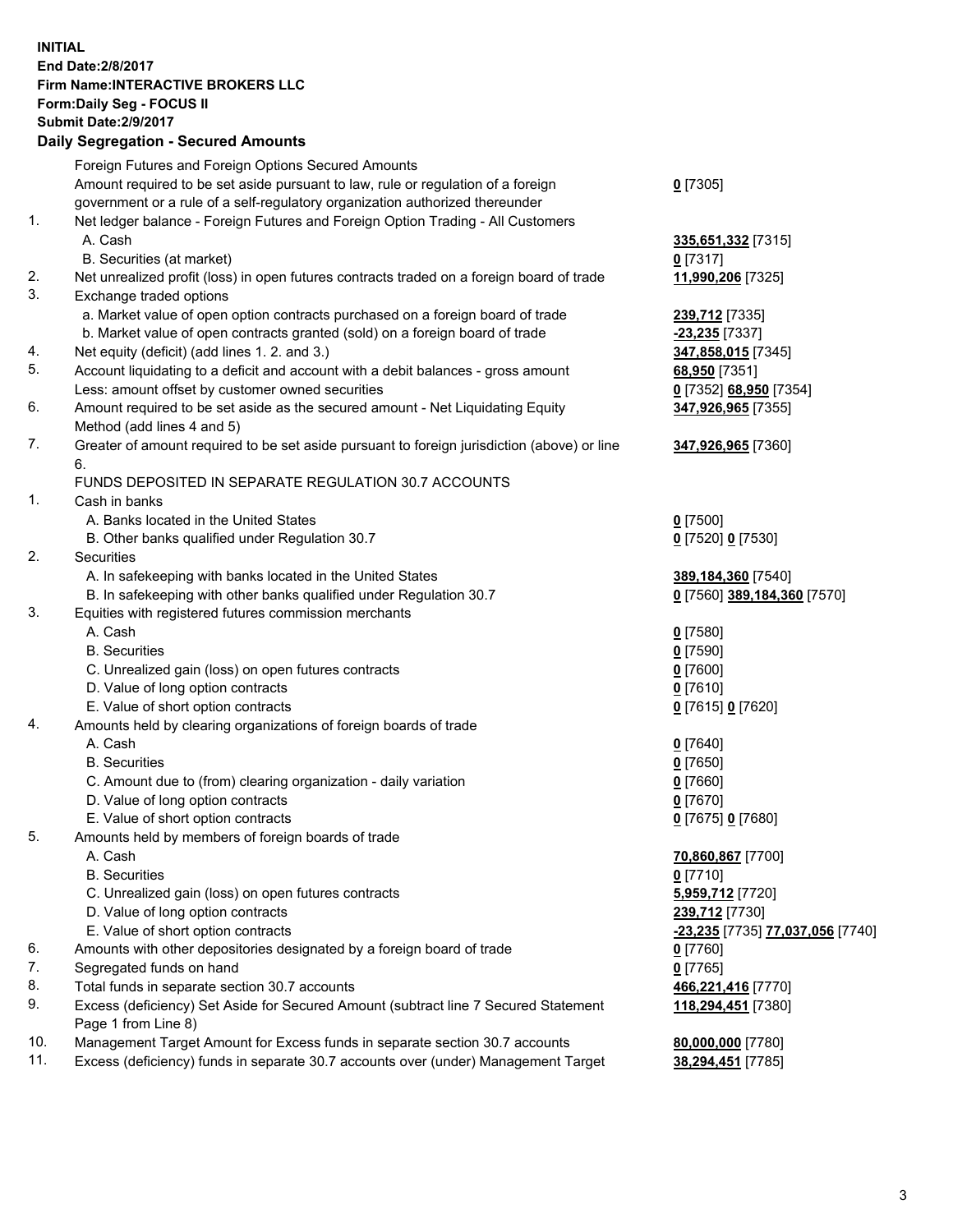**INITIAL End Date:2/8/2017 Firm Name:INTERACTIVE BROKERS LLC Form:Daily Seg - FOCUS II Submit Date:2/9/2017 Daily Segregation - Segregation Statement** SEGREGATION REQUIREMENTS(Section 4d(2) of the CEAct) 1. Net ledger balance A. Cash **3,290,228,117** [7010] B. Securities (at market) **0** [7020] 2. Net unrealized profit (loss) in open futures contracts traded on a contract market **-35,475,261** [7030] 3. Exchange traded options A. Add market value of open option contracts purchased on a contract market **120,927,385** [7032] B. Deduct market value of open option contracts granted (sold) on a contract market **-204,734,486** [7033] 4. Net equity (deficit) (add lines 1, 2 and 3) **3,170,945,755** [7040] 5. Accounts liquidating to a deficit and accounts with debit balances - gross amount **162,607** [7045] Less: amount offset by customer securities **0** [7047] **162,607** [7050] 6. Amount required to be segregated (add lines 4 and 5) **3,171,108,362** [7060] FUNDS IN SEGREGATED ACCOUNTS 7. Deposited in segregated funds bank accounts A. Cash **122,836,049** [7070] B. Securities representing investments of customers' funds (at market) **2,015,171,650** [7080] C. Securities held for particular customers or option customers in lieu of cash (at market) **0** [7090] 8. Margins on deposit with derivatives clearing organizations of contract markets A. Cash **17,542,175** [7100] B. Securities representing investments of customers' funds (at market) **1,324,748,749** [7110] C. Securities held for particular customers or option customers in lieu of cash (at market) **0** [7120] 9. Net settlement from (to) derivatives clearing organizations of contract markets **150,836** [7130] 10. Exchange traded options A. Value of open long option contracts **120,929,563** [7132] B. Value of open short option contracts **-204,801,605** [7133] 11. Net equities with other FCMs A. Net liquidating equity **0** [7140] B. Securities representing investments of customers' funds (at market) **0** [7160] C. Securities held for particular customers or option customers in lieu of cash (at market) **0** [7170] 12. Segregated funds on hand **0** [7150] 13. Total amount in segregation (add lines 7 through 12) **3,396,577,417** [7180] 14. Excess (deficiency) funds in segregation (subtract line 6 from line 13) **225,469,055** [7190] 15. Management Target Amount for Excess funds in segregation **155,000,000** [7194] 16. Excess (deficiency) funds in segregation over (under) Management Target Amount **70,469,055** [7198]

Excess